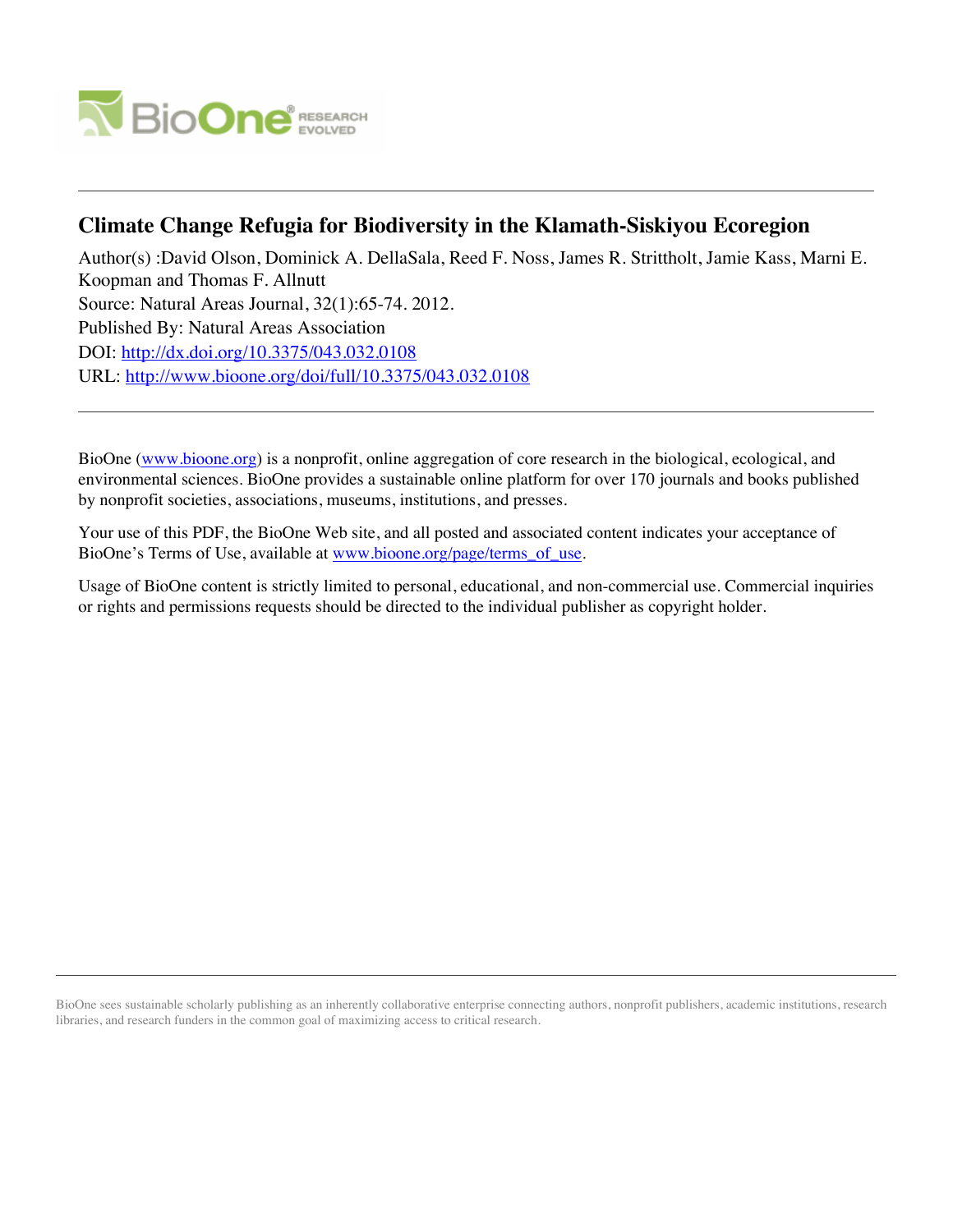#### CONSERVATION ISSUES

• Climate Change Refugia for Biodiversity in the Klamath-Siskiyou

Ecoregion

## **David Olson<sup>1</sup>**

<sup>1</sup> Conservation Earth Consulting 4234 McFarlane Ave. Burbank, CA 91505

**Dominick A. DellaSala2,6 Reed F. Noss<sup>3</sup> James R. Strittholt4 Jamie Kass Marni E. Koopman<sup>2</sup> Thomas F. Allnutt<sup>5</sup>**

> 2 Geos Institute 84 Fourth Street Ashland, OR 97520

3 Department of Biology University of Central Florida 4000 Central Florida Blvd. Orlando, FL 32816-2368

4 Conservation Biology Institute 260 SW Madison Avenue, Suite 106 Corvallis, OR 97333

5 Department of Environmental Science, Policy and Management 130 Mulford Hall University of California Berkeley, CA 94720-3114

•

6 Corresponding author: dominick@geosinstitute.org

*Natural Areas Journal 32:65–74*

**ABSTRACT**: The Klamath-Siskiyou Ecoregion has been a refuge for species during past climate change events, but current anthropogenic stressors are likely compromising its effectiveness as a refugium for this century's projected changes. Reducing non-climate stressors and securing protection for large, complex landscapes are important long-term actions to alleviate climate change impacts on biodiversity. Equally important is the immediate protection of a network of climate change microrefugia, particularly old growth and intact forests on north-facing slopes and in canyon bottoms, lower- and middle-elevations, wetter coastal mountains, and along elevational gradients. Such areas provide local opportunities for vulnerable species to persist within the ecoregion. We identify a provisional set of 22 highest-priority and 40 high-priority microrefugia that occur mostly outside of existing protected areas and along wetter and lower elevations of the ecoregion. Proposed reserve designs, if fully implemented, would capture most of the recommended microrefugia, although we found 11 important gaps. Most of the region's biodiversity, endemic species, and species vulnerable to climate change are invertebrates, non-vascular plants, and fungi that are largely restricted to persistently cool and moist late-successional forests. Opportunities for climate change response for vulnerable taxa will necessarily be local due to a limited capacity of many species to move to new habitat, even over relatively small distances where land use practices create inhospitable conditions. The ecoregion's distinctive and endemic serpentine-substrate flora also is at risk and possible refugia are sites that will retain wet soil conditions, such as seeps and bogs.

*Index terms:* climate change, ecoregion, Klamath-Siskiyou, microrefugia, refugia

## **INTRODUCTION**

The Klamath-Siskyou Ecoregion (KSE) contains globally important biodiversity–only five other temperate forests regions are as diverse or home to as many endemic species and ancient lineages (e.g., Caucasus, Southwestern China, Southeastern United States, Coastal Plain/Southern Appalachians, Valdivia rainforests of Chile and Argentina; Olson et al. 2001; Tecklin et al. 2011). The special location (latitude and coastal proximity), rugged terrain, climatic stability, and complexity of soils and microclimates have allowed the region to act as a refuge from past climatic changes for species and natural communities requiring cool and moist conditions (Whittaker 1960, 1961; Stebbins and Major 1965; Wagner 1997; Coleman and Kruckeberg 1999; Sawyer 2007).

One might expect that the KSE will continue to function well as a climate change refugium as human-caused climate change progresses. However, cumulative land use impacts combined with projected climate change could have a profound impact on the ecoregion's species and ecosystems. In the KSE, over a century of land use activities (e.g., logging, mining, livestock grazing, damming of rivers, mining, and human-caused alterations of fire) have resulted in loss or degradation of mesic habitats (DellaSala et al. 1999) that may have previously functioned as refugia over millennia. Impacts include loss of contiguous habitat along intact elevational and other environmental gradients that may facilitate climate-related shifts in natural communities and loss and degradation of most of the mature and old-growth forests (e.g., only about 28% of the historic old-growth forests remain; Strittholt et al. 2006), particularly mesic lowland and mid-elevation habitats (Staus et al. 2002). Increasing prevalence of invasive plants and pathogens facilitated by road building and land use practices poses an additional threat to native species and communities (DellaSala et al. 1999).

The existing protected area system (i.e., National and State Parks, Wilderness Areas, National Monuments, Botanical Areas) is inadequate for ensuring the persistence of most of the ecoregion's vulnerable biodiversity (DellaSala et al. 1999; Noss et al. 1999; Carroll et al. 2010). Existing reserves largely protect higher-elevation communities, while the lower-elevation reserves are limited in their geographic extent, thereby missing many distinct lowland species assemblages and areas that may act as potential microrefugia. We define microrefugia as sites with cool and moist conditions conducive to the persistence of species vulnerable to climate change. Thus, our conservation strategy for the KSE builds on prior reserve proposals (Noss et al. 1999; Carroll et al. 2010; KS Wild 2010; Siskiyou Project 2010) by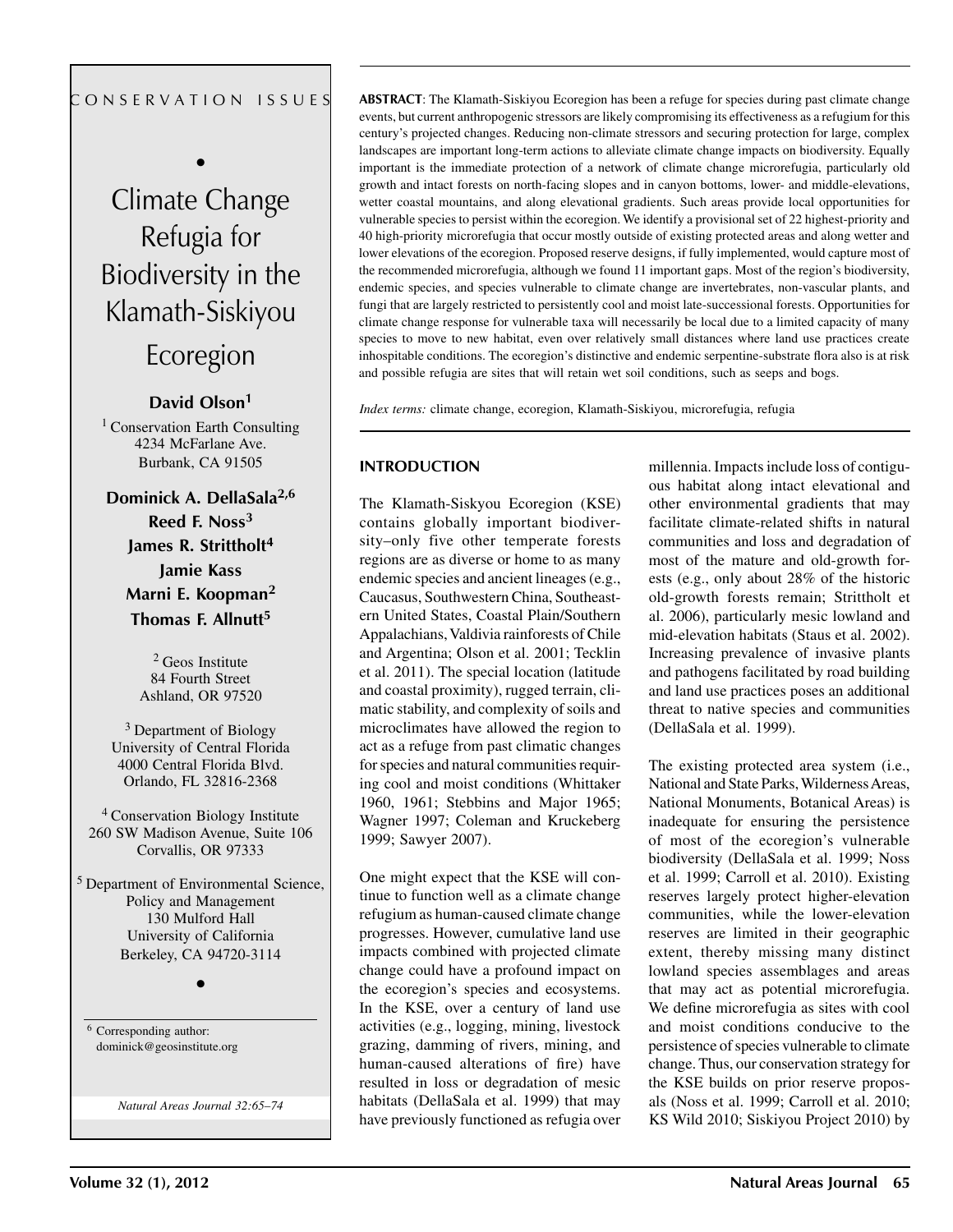adding microrefugia and other elements to create a reserve design more robust to anticipated increases in temperature and changes in precipitation over the century (Koopman et al. 2009).

#### **CORE CONSERVATION ELEMENTS FOR ROBUST RESERVE DESIGN IN A CHANGING CLIMATE**

Fundamental to the development of a robust conservation design are three core-planning elements: (1) reduction of non-climate stressors; (2) protection of complex landscapes; and (3) protection of climate change microrefugia. Taken together, they are the foundation for guiding reserve design and conservation implementation in the KSE.

#### **Reduction of Non-Climate Stressors**

Reducing non-climate stressors across the landscape, such as curtailing or greatly reducing logging and road building, is the single most important action that land managers can take to help the regional biota and ecosystems persist in the face of a changing climate. The release from stressors should be strategically targeted to critical core habitats, old-growth forest microrefugia, and adaptation corridors along environmental gradients (sensu, Olson et al. 2009). For example, if large complex landscapes were off-limits to logging (only about 13% of the region is strictly protected; DellaSala et al. 1999), and all of the predicted local climate refugia, old-growth forests, and priority corridors in the KSE (e.g., Noss et al. 1999) were effectively protected, this would have a much more positive effect for biodiversity than if most of the area released from logging was in highly degraded, mid-elevation production forests. The release of strategic areas from land use stressors would need to allow maturing forests to once again dominate the landscape.

#### **Protection of Complex Landscapes**

Securing a high level of protection and undertaking ecologically based restoration in degraded areas is important, as well as protection of large, complex landscapes with diverse terrains, soils, microclimates and other environmental gradients. In particular, low and mid-elevation habitats in higher precipitation areas (e.g., along the coast) will provide multiple local opportunities for persistence of vulnerable species. In the KSE, conservation groups have identified two areas having these characteristics: a 243,000 ha land bridge known as the proposed Siskiyou Crest National Monument (considered a climate refuge) in southwest Oregon and northern

California (KS Wild 2010) and a  $~145,000$ ha proposed Siskiyou Wild Rivers National Salmon and Botanical Area in southwest Oregon, a hotspot of serpentine flora and wild rivers (Siskiyou Project 2010; Figure 1). Protection of these areas will greatly improve the chances for persistence of a large portion of the ecoregion's terrestrial and freshwater biota even if we are uncertain of the magnitude, timing, and distribution of changes in temperature and precipitation at sub-ecoregional scales (e.g., Murphy et al. 2004; Moilanen et al. 2006).



**Figure 1. Climate change vulnerability zones (coastal, transition, dry, high elevation) of the Klamath-Siskiyou Ecoregion, southwest Oregon and northern California, used in the analysis to inform priority site selection for conservation action.**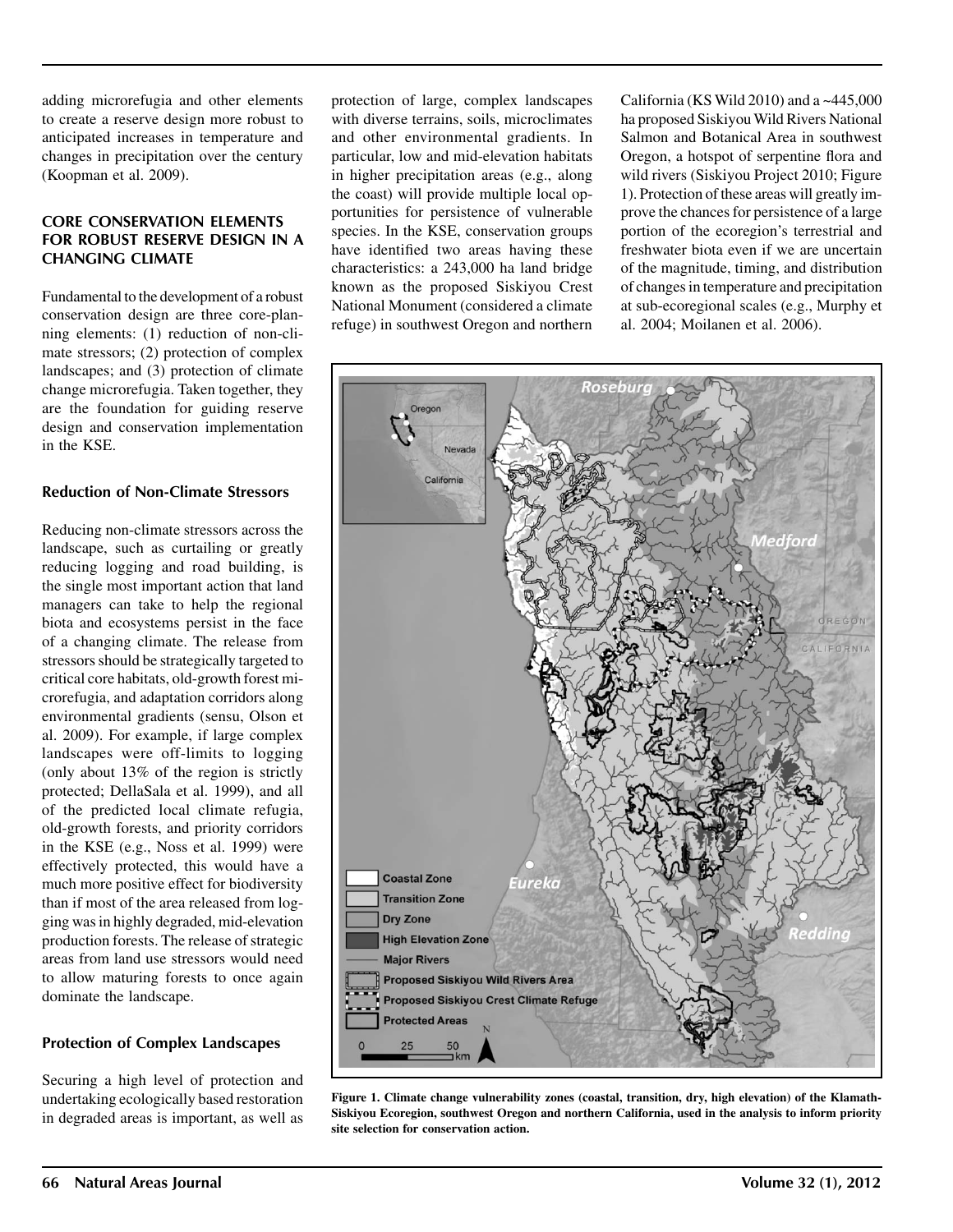#### **Protection of Climate Change Microrefugia**

In order to maintain pockets of habitat for climate-vulnerable species, conservation attention should be aimed at securing microrefugia that may uniquely provide opportunities for many species to persist and are particularly threatened due to ongoing habitat degradation and rapid warming. The importance of microrefugia for the long-term persistence of species that are sensitive to climate change is increasingly being recognized (Noss 2001; Loarie et al. 2008, 2009; Rull 2009, 2010; Ashcroft 2010; Dobrowski et al. 2010). In temperate regions, terrain positions and habitat types that maintain persistent cool and moist conditions favorable for effective microrefugia are increasingly well defined (e.g., Dobrowski et al. 2010).

Because of the rapid speed of climate change (Loarie et al. 2008, 2009), including warmer temperatures (Koopman et al. 2009) and diminishment of fog (Johnstone and Dawson 2010) in the KSE, opportunities for long-term persistence for many species will be local, likely within a scale of a few kilometers, from the location of present populations. Many species will be unable to shift rapidly enough to areas with more favorable conditions. Moreover, most of KSE's species, distinctive (endemic) species, and those vulnerable to climate change are mesophilic, old-growth forest specialists, largely lesser known taxa (by the public) such as invertebrates, fungi, bryophytes, and other non-vascular plants (Olson 1992; Lattin 1993; Olson 2010; Vicente 2010). The majority of these taxa cannot cross even small distances of terrain with unfavorable conditions (e.g., light, hot, and dry; Frest and Johannes 1993; Niwa and Peck 2002). Thus, protection and restoration of microrefugia around extant populations is essential for the longterm perpetuation of the vast majority of the KSE biota. The ecoregion's endemic serpentine flora (Kruckeberg 1984; Harrison et al. 2006; Sawyer 2007) is also highly vulnerable to projected increases in temperature and drying (Damschen et al. 2010) and some taxa may only persist within persistently wet pockets and seeps surrounded by late-seral forests (collectively mature and old growth) that can act as climatic buffers.

Many extant microrefugia and the species and populations they contain may be lost or degraded within a few decades due to ongoing exploitation of forests and landscapes within the ecoregion, particularly at low and mid elevations, slow pace of change that is typical for forest management and protected areas practices, and rapid changes being documented in climate and natural communities (Damschen et al. 2010). Although the long-term efficacy of microrefugia is still uncertain (Carroll et al. 2010; Dobrowski et al. 2010), especially if they remain embedded within largely degraded landscapes, it remains a prudent, bet-hedging strategy in the face of uncertainty to protect a network of microrefugia representative of the ecoregion's distinct species assemblages.

# *Microrefugia Site Features*

Site features for effective microrefugia in the KSE include north-facing slopes, valley bottoms and steep canyons, and sinks and basins because they are shadier and exist where cool air predictably pools in the lower sites (Dobrowski et al. 2010). Such sites are likely to have climate states and trends that are decoupled from regional averages, a requisite for microrefugia to persist through time. Forests with a northeast- and north-facing aspect also have a lower frequency of wildfires that can alter the capacity of habitats to retain cool and moist conditions (Taylor and Skinner 2003; Alexander et al. 2006).

Habitat types that will function well as microrefugia for climate change-sensitive species include late-seral forests, although the greater litter, understory vegetation, and canopy complexity and biomass of old-growth forests (> 150 yrs) makes them superior at retaining moisture (Chen et al. 1999). Late-seral forests that occur in areas with high-precipitation and fog, such as in coastal mountains (Loarie et al. 2008; Ackerly et al. 2010; Carroll et al. 2010) or other areas that experience significant orographic precipitation (e.g., > 1143 mm annual precipitation) will, on average, be better able to retain more moisture and cooler conditions than lower precipitation zones. This is due to more abundant water and greater canopy, understory vegetation, litter biomass, and complexity in these forests. Late-seral forests within watersheds are also superior to degraded, logged, roaded, and burned vegetation for providing cooler stream temperatures and robust aquatic ecosystems (Strittholt and DellaSala 2001; Staus et al. 2010).

Storm tracks, regional rainfall, and fog patterns may shift due to climate change (Dettinger et al. 1998; Salathé et al. 2008; Mote and Salathé 2009; Johnstone and Dawson 2010), but coastal mountains are expected to continue to receive Pacific storms first and much of the region's rainfall into the future (Daly et al. 1994). Certainly, vulnerable species and communities occur at higher elevations and in drier areas towards the eastern portion of the ecoregion, but the vast majority of distinctive biodiversity for the ecoregion (all taxa being considered) occur within the coastal fog and transition zones (Figure 1; Sawyer 2007). The latter zone includes more mesic forests along the Siskiyou Crest (Oregon/California), Eddy Mountains (northwest California), Scott Mountains (northwest California), and Yolla Bolly's (southern limits of the ecoregion) that are relatively far from the coast. In general, the larger and more round a forest block, the greater the core habitat area–internal habitat that does not experience the drying effects of forest edges (Chen et al. 1999).

Natural communities and vulnerable species within refugia also will have improved opportunities for persistence if microrefugia span broad elevational gradients, allowing populations to shift locally over time through contiguous mesic habitat (Noss 2001; Olson et al. 2009). North-South corridors of contiguous natural vegetation are important for many reasons, such as dispersing vertebrates, but a swiftly changing climate will likely limit the ability of most slowly dispersing organisms to move long distances northwards over generations.

## **REPRESENTATION OF BIODIVERSITY WITHIN MICROREFUGIA:**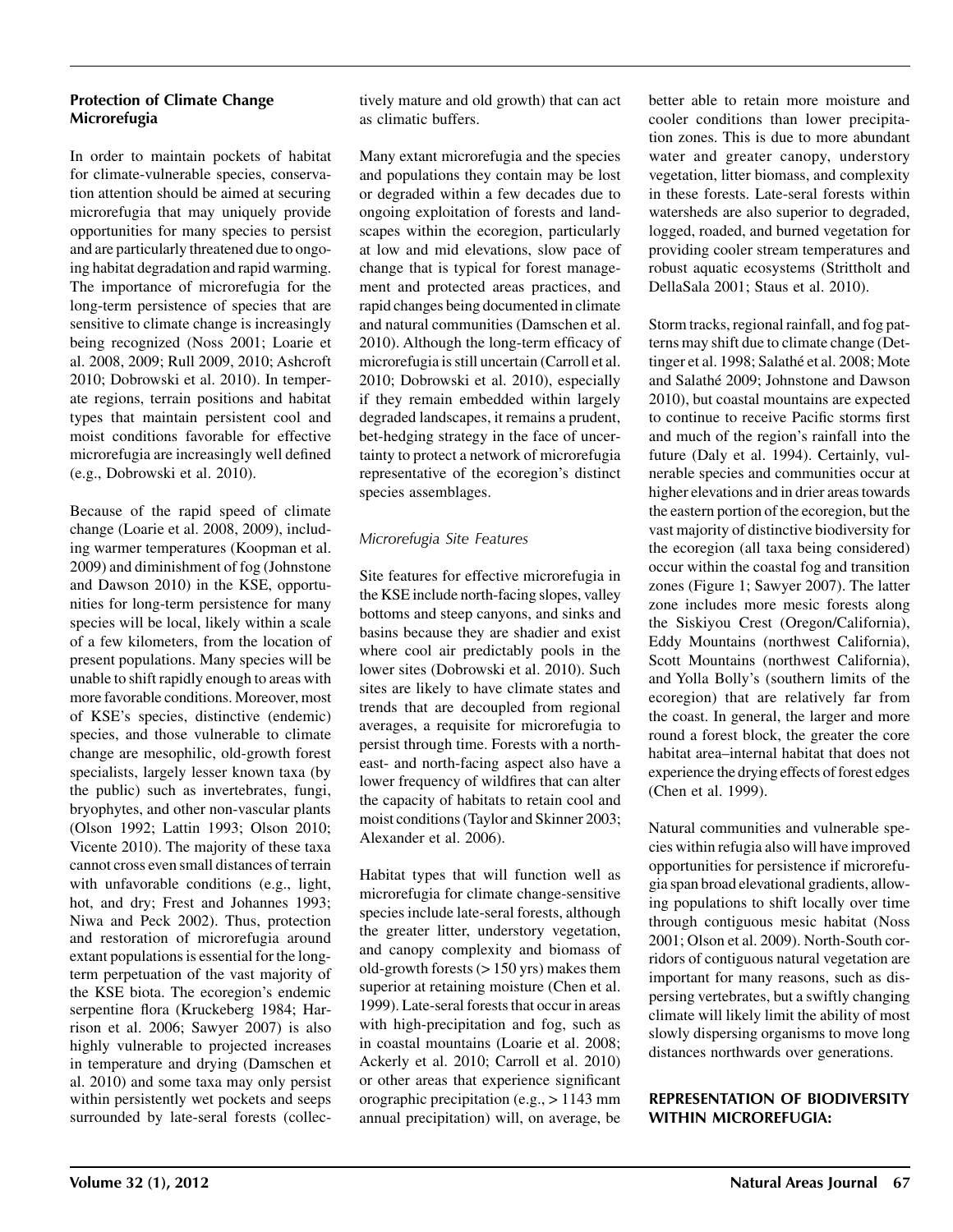#### **MESOREFUGIA AS A PROXY**

Until patterns of local endemism and beta-diversity for speciose groups, such as invertebrates, are better known, proxies for mapping distinct assemblages can be used to assess how well a network of microrefugia provides refuge to KSE's diverse biota. Useful proxies for assessing representation of biodiversity within and among microrefugia are mesorefugia. We define mesorefugia as large areas that contain nested clusters of microrefugia with similar species assemblages that have functioned as a refugium over millennia (Rull [2009] defines mesorefugia as larger regions to which temperate biotas shifted during glacial maxima). Mesorefugia typically occur at the scale of mountain ranges or watershed complexes along coastlines, and their location along river canyons (e.g., Rogue, Umpqua, Klamath, Eel rivers) may facilitate future expansions and enable vagile species to move more freely across landscapes. Careful selection and protection of microrefugia of varying species assemblages (e.g., plant association groups) within and among mesorefugia would help to achieve representation goals while maximizing the number of extant species that will persist in emerging novel ecosystems.

Mesorefugia analyses complement existing representation analyses that focus on vegetation types and other communities derived from combinations of biophysical features (e.g., Vance-Borland 1999; Staus et al. 2001; Carroll et al. 2010). As such, candidate mesorefugia (Figure 2) for the KSE were initially identified from large-scale biophysical features and locations that predict effective refugia–coastal mountains with complex topography and areas of high precipitation (Loarie et al. 2009; Rull 2009, 2010; Dobrowski 2010). Areas with concentrations of restrictedrange (i.e., local endemic) species or relict taxa dependent on cool and moist habitats were also evaluated to refine candidate mesorefugia locations and boundaries (i.e., where multiple species boundaries overlap). These include the distribution of Brewer spruce (Picea breweriana), Engelmann spruce (Picea engelmanni), foxtail pine (Pinus balfouriana) (Sawyer 2007),



**Figure 2. Provisional mesorefugia (ovals) within the Klamath-Siskiyou Ecoregion, southwest Oregon and northern California, approximated from large-scale predictors (e.g., coastal mountains in areas of relatively high precipitation) and an overlay of the distribution of mesophilic, restricted-range species including Plethodontid and Dicamptodon salamanders, Caseyid millipedes, Pentanychid harvestman, endemism zones for vascular plants, and relict conifers. Mesorefugia likely contain concentrations of restricted-range species due to their persistently wet conditions and long-term stability. Dashed ovals represent high-elevation refugia that may, or may not (depending on the severity of warming temperatures at higher elevations), function well under current and future human-caused climate change. Numbering refers to locations discussed in the text.**

Plethodon and Dicamptodon salamander species and subgoups (Bury 1973; Mead et al. 2005; Steele and Storfer 2006), and numerous other plants (Sawyer 2007) and invertebrates (Olson 1992), such as harvestman (Briggs 1969, 1971ab), millipedes (Gardner and Shelley 1989; Olson 1992), trapdoor spiders (Cokendolopher et al.

2005), and land snails (Frest and Johannes 1993). We stress the mesorefugia proposed here are provisional and will benefit from more rigorous analyses of biophysical predictors and species distributions.

Based on these criteria and species distribution maps, important mesorefugia for the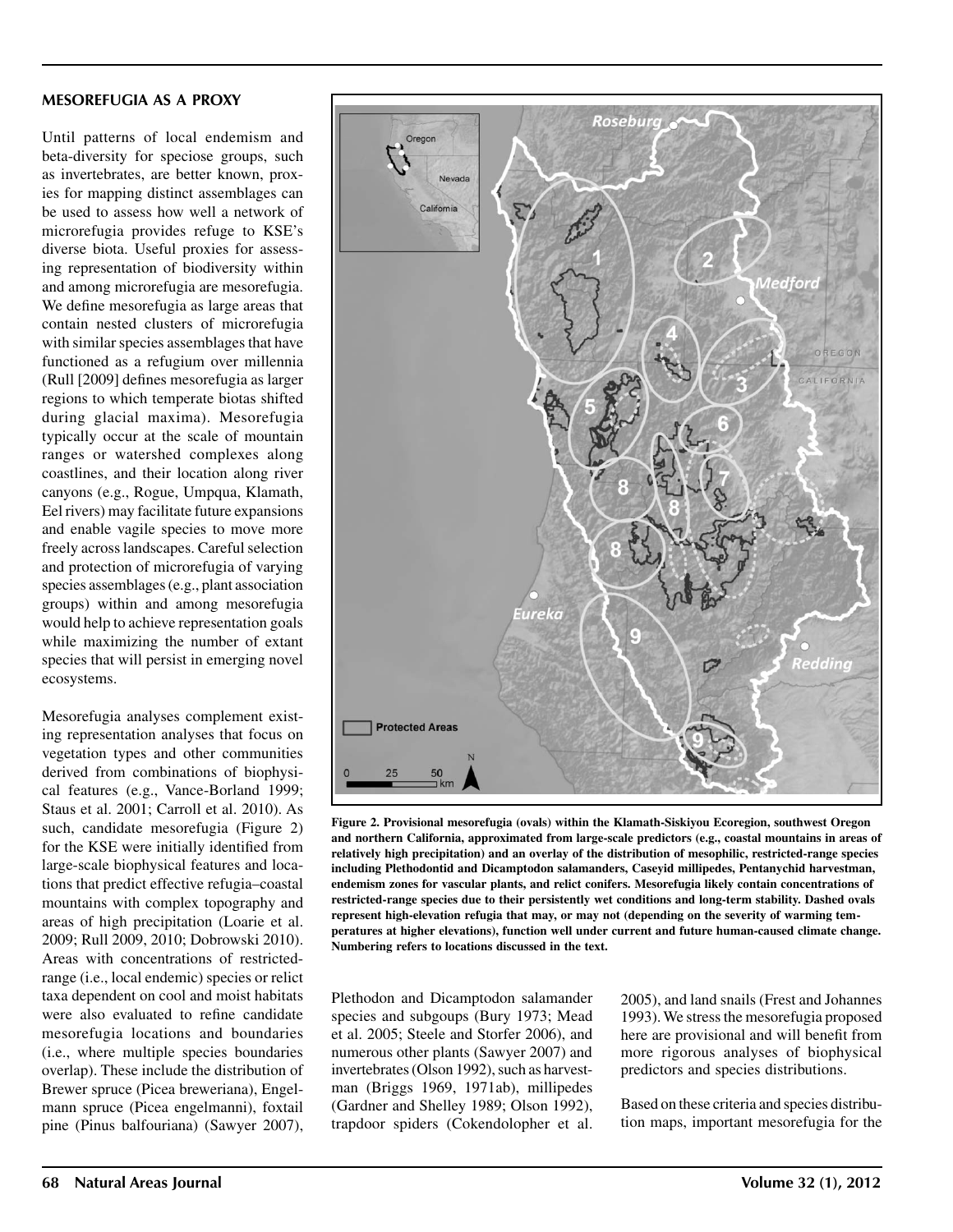KSE include: (1) Kalmiopsis; (2) North Siskiyou Mountains; (3) East Siskiyous; (4) north of the southern bend of the Klamath River; (5) West Siskiyous; (6) Lower Scott Bar River; (7) Russian Wilderness; (8) Lower Trinity River (multiple locations); and (9) Middle Eel/Yolla Bolly (multiple locations, numbers correspond to Figure 2). The Russian Wilderness was selected due to the extraordinary sympatric assemblage of conifer species whose presence could be due to mesorefugia conditions. The mesorefugia located in the coastal zone experiences the highest rainfall in the KSE and is likely to have the highest concentrations of restricted-range and climate change-vulnerable species (contrast Figures 1 and 2). We acknowledge that much KSE biodiversity occurs outside of these mesorefugia, but suggest that ensuring adequate protection of habitats buffered from warming in these zones is an important first step.

The current protected areas system does a poor job of representing the provisional mesorefugia. Only the Kalmiopsis, Siskiyou, Russian, and Middle Eel/Yolla Bolly Wilderness areas and redwood parks encompass portions of likely mesorefugia. In general, Wilderness areas largely protect higher elevations, not the middle and lower slopes where most of the microrefugia are likely to occur. Proposed expanded reserve networks would represent all of the provisional mesorefugia, if implemented, including those at lower and middle elevations (e.g., contrast Figures 2 vs. 3b). We also propose three priority mesorefugia corridors to link: (1) Siskiyou Crest–Kalmiopsis, (2) Kalmiopsis–Siskiyou Mountains, and (3) Trinity/Scott Bar River–Siskiyou Crest (numbers correspond to Figure 3a).

#### **PRIORITIZING MICROREFUGIA**

We used our microrefugia site features to identify a set of provisional areas outside extant protected areas that warrant immediate conservation attention. For the portion of the ecoregion outside of formal protected areas, 22 highest-priority microrefugia and 40 high-priority areas containing late-seral forest and other key

habitat types (e.g., serpentine barrens) were identified as candidate microrefugia (Figure 3a). Many important old-growth forest microrefugia occur in close proximity to existing protected areas, such as the Kalmiopsis Wilderness. Most of the candidate microrefugia lie towards the western, wetter part of the ecoregion and are generally located at mid and low elevations. Remnants of late-seral forest in the fog zone are particularly important to protect and restore, as they likely contain a sizable proportion of vulnerable species. Some old-growth forest blocks at higher elevation in the eastern part of the ecoregion were also recommended, as they span a broad elevational range and are among the largest remaining old-growth fragments in the ecoregion. Data on late-seral forests were unavailable for some portions of the ecoregion, such as the southwestern coastal hills and the foothills of the Central Valley that may contain additional microrefugia (Figure 3a).

Finer-resolution analyses and field surveys within priority areas (Figure 3a) are required to identify the particular blocks of old-growth forest and bottomland sites that have the highest potential to act as microrefugia. The nature of the landscape and the mosaic of late-seral forests can have a major influence on the efficacy of microrefugia. For example, even a relatively small old-growth forest fragment situated in a steep, north-facing canyon that experiences shade most of the time will likely function well as a long-term refuge for mesophilic species.

In sum, several microrefugia deserve immediate conservation attention, including: southern bend of the Klamath River, California; lower slopes of the Klamath River from around China Point eastwards to Hamburg, California; northern slope of the Scott Bar Mountains and along the lower Scott River in California; old-growth fragments close to the coast in Oregon and in the foothills behind the redwood belt in northwestern California; northfacing slopes of the Middle Smith River, California; larger old-growth pockets to the west of the Kalomiopsis Wilderness, southwest Oregon; southeastern watersheds of the Siskiyou Mountains (e.g., Dillon and Rock Creek area, California); northern Siskiyou Mountains to western Siskiyou Crest region, California; and a network of serpentine-substrate areas representing assemblages of endemic plant species and their surrounding forest buffers mainly in southwest Oregon.

This provisional network of priority climate change microrefugia outside the existing reserve system should be targeted for immediate protection and restoration. A variety of conservation approaches is required because candidate sites are in diverse locations, habitat types, tenures, and land use pressures. Some are located within active federal and state forestry zones, and some are on private lands. The priority areas identified here would not, by themselves, constitute a comprehensive conservation strategy as they are intended primarily to buffer a good portion of the KSE biota from extinction and extirpation due to changing climate, and they would not necessarily address a wide range of other conservation goals and objectives.

#### **MICROREFUGIA AND PROTECTED AREAS**

## **Representation and Existing Protected Areas**

We also intersected remaining late-seral forests with north-facing slopes (N, NE, NW, Figure 3ab) and areas of relatively high precipitation with microrefugia characteristics (see Appendix for methods). Using ecoregion-scale data on forest cover and topography, it was challenging to identify the small river valleys and bottomlands that consistently pool cooler air and may function as additional microrefugia. More localscale data and on-the-ground surveys are required to identify potential bottomland refugia. For similar reasons, we also did not attempt to identify potential microrefugia for the vulnerable serpentine flora.

Based on this analysis, the current protected area network under-represents most of the important microrefugia for the KSE (Figure 3a). For instance, only 16% of remaining old-growth forest occurs within strictly protected areas (Table 1). Some important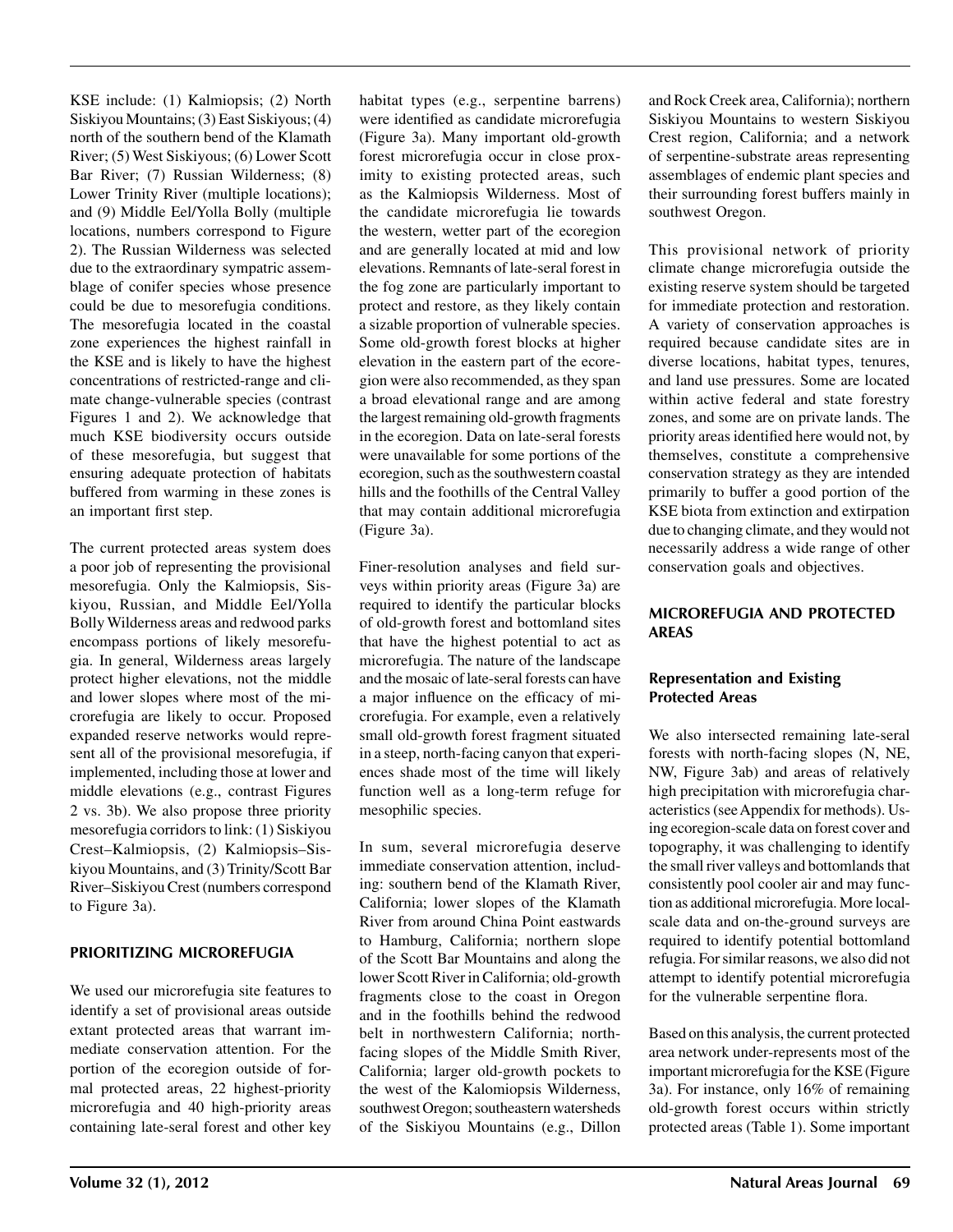

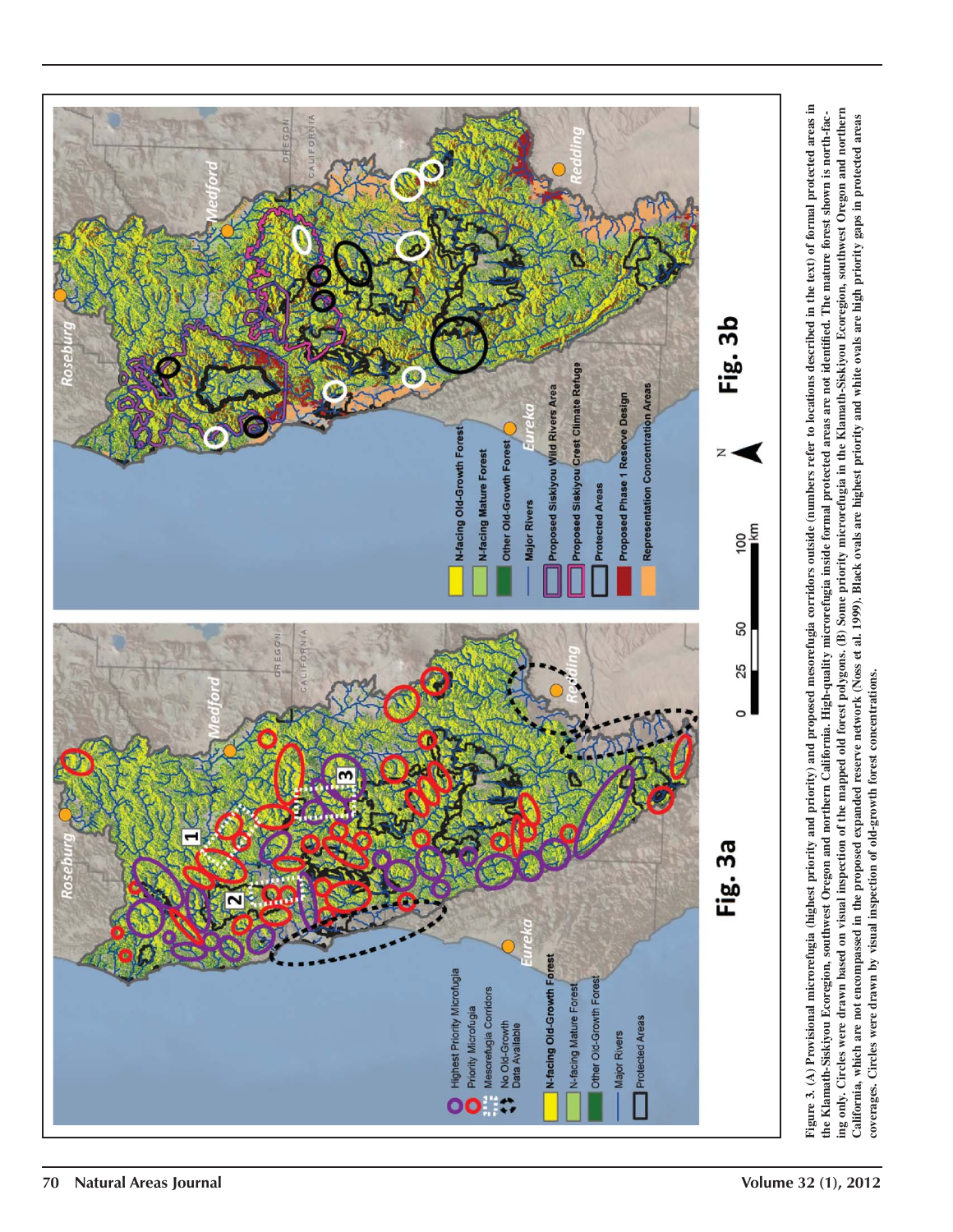**Table 1. Area and percentage of north-facing late-seral and old-growth forest (collectively LSOG) in the Klamath-Siskiyou Ecoregion (KSE), southwest Oregon and northern California, by climate change vulnerability zones, extant protected areas, and proposed conservation areas. Data for old-growth forests for some portions of the ecoregion (southwestern coastal, southeastern border) were unavailable; thus, coastal old-growth forest area, inside and outside of protected areas, is underestimated and the drier zone old-growth forest area to a smaller extent.**

| <b>KSE</b> Area                                | 42,940 sq km (16,579 sq mi)                                  |
|------------------------------------------------|--------------------------------------------------------------|
| <b>LSOG</b> within KSE:                        |                                                              |
| total LSOG                                     | 8,380 sq km = $\approx$ 20% of ecoregion*                    |
| total north-aspect LSOG                        | 3,900 sq km = $\sim$ 9% of ecoregion, $\sim$ 47% of LSOG*    |
| total high precipitation north-aspect LSOG     | 1,800 sq km = $\sim$ 4% of ecoregion, $\sim$ 22% of LSOG     |
| <b>LSOG within KSE Zones:</b>                  |                                                              |
| coastal                                        | 120 sq km = $\sim 0.3\%$ of ecoregion, $\sim 1.4\%$ of LSOG* |
| transition                                     | 6,120 sq km = $\sim$ 14% of ecoregion, $\sim$ 73% of LSOG    |
| dry                                            | 2,240 sq km = $\sim$ 5% of ecoregion, $\sim$ 27% of LSOG*    |
| high elevation                                 | 180 sq km = $\sim$ 0.4% of ecoregion, $\sim$ 2% of LSOG      |
| <b>LSOG within Existing Protected Areas:</b>   |                                                              |
| $0 - 610$ m                                    | 120 sq km = $\sim 0.3\%$ of ecoregion, $\sim 1.4\%$ of LSOG* |
| $610 - 1890$ m                                 | 1,140 sq km = $\sim$ 3% of ecoregion, $\sim$ 14% of LSOG,    |
| $>1890 \text{ m}$                              | 100 sq km = $\sim 0.2\%$ of ecoregion, $\sim 1\%$ of LSOG    |
| combined                                       | 1,360 sq km = $\sim$ 16% of LSOG                             |
| <b>LSOG within Proposed Reserve Additions:</b> |                                                              |
| proposed Siskiyou Wild Rivers                  | 500 sq km = $\sim$ 1% of ecoregion, $\sim$ 6% of LSOG        |
| proposed Siskiyou Crest                        | 770 sq km = $\sim$ 2% of ecoregion t, $\sim$ 9% of LSOG      |
| protected areas                                | 1360 sq km = $\sim$ 3% of ecoregion, $\sim$ 16% of LSOG      |
| proposed Phase I*                              | 4130 sq km = $\sim$ 10% of ecoregion $\sim$ 49% of LSOG      |
| representation concentration areas*            | 380 sq km = $\sim$ 1% of ecoregion, $\sim$ 5% of LSOG        |
| combined                                       | $\sim$ 14% of ecoregion, $\sim$ 70% of LSOG                  |
| North-Aspect LSOG within:                      |                                                              |
| proposed Siskiyou Wild Rivers                  | 230 sq km = $\sim 0.5\%$ of ecoregion, $\sim 3\%$ of LSOG    |
| proposed Siskiyou Crest                        | 360 sq km = $\sim$ 1% of ecoregion, $\sim$ 4% of LSOG        |
| protected areas                                | 630 sq km = $\sim$ 1% of ecoregion, $\sim$ 7% of LSOG        |
| proposed Phase I*                              | 1940 sq km = $\sim$ 5% of ecoregion, $\sim$ 23% of LSOG      |
| representation concentration areas*            | 170 sq km = $\sim 0.4\%$ of ecoregion, $\sim 2\%$ of LSOG    |
| combined                                       | 2,780 sq km = $\sim$ 6% of ecoregion, $\sim$ 33% of LSOG     |

blocks of lower- and middle-elevation old-growth microrefugia occur in existing reserves – such as in the coastal redwood parks, Kalmiopsis, Siskiyou, Wild Rogue, and Russian Wilderness areas, and Oregon Caves National Monument – but many are located outside these areas. While the extant reserve system does help protect an array of ecoregion- and local-endemic plant and animal species and most of the alpine and sub-alpine communities in the KSE (Sawyer 2007), much of the ecoregion's biodiversity and many, if not most, of the vulnerable species occur outside of the existing protected area network.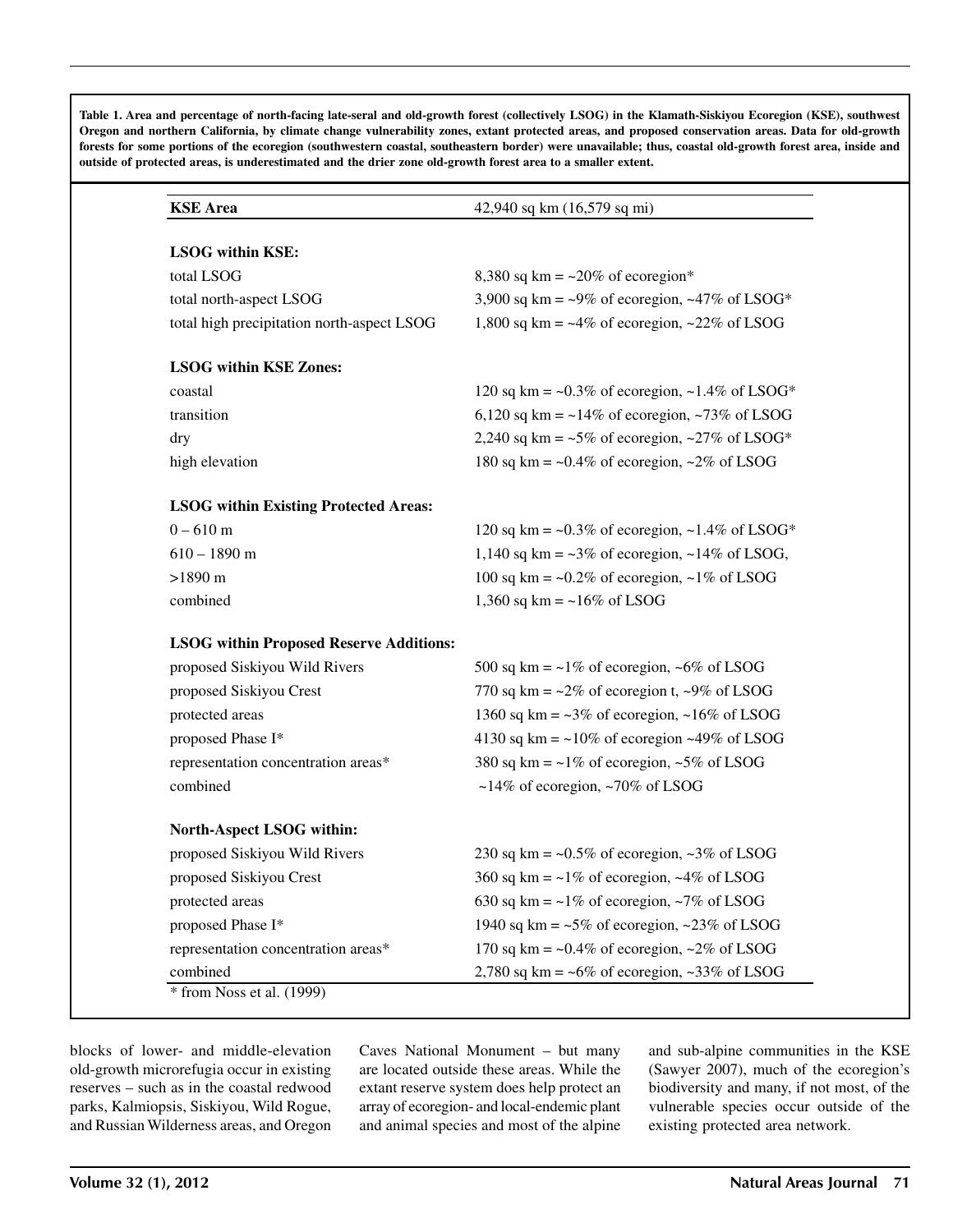#### **Representation and Proposed Protected Areas**

Prior reserve designs proposed for the KSE include the Phase 1 reserves and Representation Zones proposed by Noss et al. (1999), the Siskiyou Crest National Monument (KS Wild 2010) and Siskiyou Wild Rivers (Sisikyou Project 2010) proposed by conservation groups, and Scenario 3 Plan "interacting current and near-future habitat" of Carroll et al. (2010). These reserves, if implemented, would protect a large proportion of the critical microrefugia within high-precipitation zones and mesorefugia (i.e., 47% the remaining old-growth forest and 22% of north-facing old-growth; Table 1). If all the proposed reserve expansions were implemented, then 70% of remaining old-growth forest and 33% of north-facing old-growth forest would be protected. We identified only five gaps of highest priority and six high priority microrefugia that were not fully contained within the proposed protected area network (Figure 3b). All of the highest priority gaps are critically important sites and should receive immediate conservation attention. Collectively, these gaps contain important coastal and intact old growth areas, local pockets of species endemism, and transitional areas; and they may provide additional mesorefugia corridors.

#### **NEXT STEPS**

Additional and more finely resolved priority setting of microrefugia is warranted in the near future. GIS-based spatial analyses supported by field evaluation of candidate microrefugia can assess their species assemblages, landscape context, terrain position, habitat condition, defensibility, and complementarity with other candidate sites. These evaluations can be augmented by additional analyses of past and future refugia based on species distributions and biophysical predictors of climatic and vegetation stability and identification of areas predicted to experience wildfires within historic ranges of frequency and intensity. In addition, targeted surveys of old-growth forest invertebrates and non-vascular plants (e.g., fungi, lichens, bryophytes) are needed to improve our understanding of the distribution of distinct assemblages in order to refine the location of mesorefugia and better design representative networks of microrefugia. Potential refugia for the endemic serpentine flora need to be identified and prioritized. Such areas are likely to be mesic serpentine sites that remain relatively moist even under a changing climate, due to terrain position and other biophysical features (e.g., seeps and bogs). The sites and their surrounding buffer habitats need to be identified and prioritized using a similar approach as for the old-growth forest microrefugia. Identifying and protecting microrefugia complements ongoing modeling of range shifts for vulnerable species and natural communities (e.g., Pearson and Dawson 2003; Loarie et al. 2008; Carroll et al. 2010; Damschen et al. 2010; Harrison et al. 2010), studies of climate sensitivity of species, analyses of how a changing climate will affect wide-ranging species, and assessing the cost and cost-effectiveness of alternative conservation actions.

## **CONCLUSION**

Large natural landscapes and wilderness, the foundation of reserve designs, remains the mainstay of conservation efforts in this and many other localities and is especially important in a changing climate. Without large natural landscapes in relatively good condition, many of the remaining pockets of old-growth forest may not persist or function well as microrefugia. However, for ensuring a robust reserve design that is responsive to climate change, it is prudent to secure priority old-growth forest microrefugia as swiftly as possible while the more time-consuming and uncertain task of conserving larger landscapes continues. Waiting decades for formal "gazettement" of large protected areas without securing microrefugia now may allow continued degradation of these critical refuges. Our recommended approach is somewhat novel for most conservation advocacy, where securing larger priority landscapes proposed in comprehensive strategies is often acted upon first, but the rapidly warming landscape may require a diversification of tactics. As Voltaire cautioned, we should not let the perfect be the enemy of the good.

#### **ACNKOWLEDGMENTS**

We greatly appreciate the contributions to this analysis by the following individuals: J. Cokendolpher, L. Farley, J.A. Johnstone, J.M Ledford, R.A. Progar, J. Sawyer, and W. Peterman. We thank KS Wild for permission to use their ecoregion map as a basemap, S. Harrison for reviewing an earlier draft, K.E. Iron, and an anonymous reviewer. This study was sponsored by a grant to the Geos Institute from The 444-S Foundation. The opinions expressed are those of the authors and do not necessarily reflect the views of 444-S Foundation.

*David Olson is a Conservation Biologist with Conservation Earth Consulting.*

*Dominick A. DellaSala is Chief Scientist and President of the Geos Institute, Ashland, Oregon, and current President of the Society for Conservation Biology, North America Section.*

*James R. Strittholt is the Executive Director and Chief Scientist of the Conservation Biology Institute, Corvallis, Oregon.*

*Reed F. Noss is the Davis-Shine Professor at the Department of Biology, University of Central Florida, Orlando, and the President and Chief Scientist for the Florida Institute for Conservation Science.*

*Jamie Kass is a GIS specialist and consultant.*

*Thomas F. Allnutt is a Conservation Specialists with the Department of Environmental Science, Policy and Management, University of California, Berkeley.*

*Marni E. Koopman is a Climate Change Scientist with the Geos Institute, Ashland, Oregon.*

# **LITERATURE CITED**

Ackerly, D.D., S.R. Loarie, W.K. Cornwell, S.B. Weiss, H. Hamilton, R. Branciforte, and N.J.B. Kraft. 2010. The geography of climate change: implications for conservation biogeography. Diversity and Distribu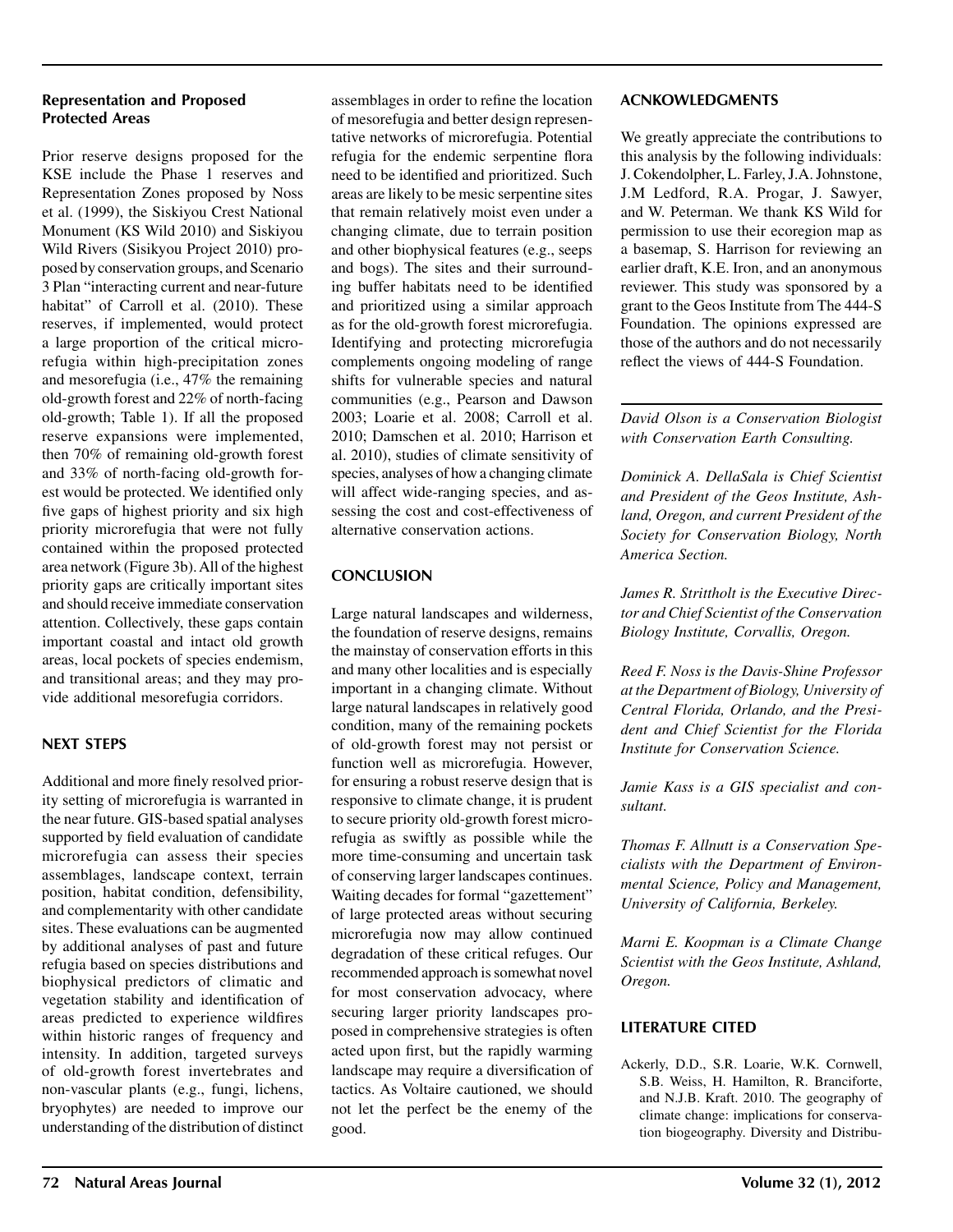tions: (doi:10.1111/j.1472-642.2010.00654. x) 1-12.

- Alexander, J., N. Seavy, C. Ralph, and B. Hogoboom. 2006. Vegetation and topographical correlates of fire severity from two fires in the Klamath-Siskiyou Region of Oregon and California. International Journal of Wildland Fire 15:237-245.
- Ashcroft, M.B. 2010. Identifying refugia from climate change. Journal of Biogeography 37:1407-1413.
- Briggs, T.S. 1969. A new Holarctic Family of Laniatori Phalangids. Pan-Pacific Entomologist 45:35-50.
- Briggs, T.S. 1971a. Relict harvestmen from the Pacific Northwest. Pan-Pacific Entomologist  $47.165 - 178$
- Briggs. T.S. 1971b. The harvestman of family Triaenonychidae in North America (Opliones). Occasional Papers of the California Academy of Sciences 90:1-43.
- Bury, R.B. 1973. Western Plethodon: systematics and biogeographic relationships of the Elongatus group. HISS News Journal 1:56-57.
- Carroll, C., J.R. Dunk, and A. Moilanen. 2010. Optimizing resiliency of reserve networks to climate change: multispecies conservation planning in the Pacific Northwest. Global Change Biology 16:891-904.
- Chen, J.S., S.C. Saunders, T.R. Crow, R.J. Naiman, K.D. Brosofske, G.D. Mroz, B.L. Brookshire, and J.F. Franklin. 1999. Microclimate in forest ecosystems and landscape ecology. BioScience 49:288-297.
- Cokendolpher, J.C., R.W. Peck, and C.G. Niwa. 2005. Mygalomorph spiders from southwestern Oregon, USA with descriptions of four new species. Zootaxa 1058:1-34.
- Coleman, R.G., and A.R. Kruckeberg. 1999. Geology and plant life of the Klamath-Siskiyou Mountain region. Natural Areas Journal 19:320-340.
- Daly, C., R.P. Neilson, and D.L. Phillips. 1994. A statistical-topographic model for mapping climatological precipitation over mountainous terrain. Journal Applied Meteorology 3:140-158.
- Damschen, E.I., S. Harrison, and J.B. Grace. 2010. Climate change-effects on an endemicrich edaphic flora: resurveying Robert H. Whittaker's Siskiyou Sites (Oregon, USA). Ecology 91: 3609-3619. doi:10.1890/09- 1057.1 Available online <http://dx.doi. org/10.1890/09-1057.1>.
- DellaSala, D.A., S.B. Reid, T.J. Frest, J.R. Strittholt, and D.M. Olson. 1999. A global perspective on the biodiversity of the Klamath-Siskiyou ecoregion. Natural Areas Journal 19:300-319.

Dettinger, M.D., D.R. Cayan, H.F. Diaz, and

D.M. Meko. 1998. North–South precipitation patterns in Western North America on interannual-to-decadal timescales. Journal of Climate 11:3095-3111.

- Dobrowski, S.Z. 2010. A climatic basis for microrefugia: the influence of terrain on climate. Global Change Biology: (doi:10.1111/ j.1365-2486.2010.02263.x).
- Frest, T.J., and E.J. Johannes. 1993. Mollusc Species of Special Concern within the range of the Northern Spotted Owl with an addendum addressing new management options proposed in June, 1993. Final report to Forest Ecosystem Management Working Group, U.S. Department of Agriculture, Forest Service, Deixis Consultants, Seattle, Wash.
- Gardner, M.R., and R.M. Shelley. 1989. New records, species, and genera of Caseyid millipedes from the Pacific Coast of North America (Diplopoda: Chordeumatida: Caseyidae). Pan-Pacific Entomologist 65:177-268.
- Harrison, S., H.D. Safford, J.B. Grace, J.H. Viers, and K.F. Davies. 2006. Regional and local species richness in an insular environment, serpentine plants in California. Ecological Monographs 76:41-56.
- Harrison, S., E.I. Damschen, and J.B. Grace. 2010. Ecological contingency in the effects of climatic warming on forest herb communities. PNAS: doi:10.1073/ pnas.1006823107.
- Jiang, H., J.R. Strittholt, P.A. Frost, and N.C. Slossera. 2004. The classification of late seral forests in the Pacific Northwest, USA using Landsat ETM+ imagery. Remote Sensing of Environment 91:320-331.
- Johnstone, J.A., and T.E. Dawson. 2010. Climatic context and ecological implications of summer fog decline in the coast redwood region. PNAS 10:4533-4538.
- Koopman, M.E., R.S. Nauman, B.R. Barr, S.J. Vynne, and G.R. Hamilton. 2009. Projected future conditions in the Klamath Basin of Southern Oregon and Northern California. National Center for Conservation and Science Policy, Climate Change Leadership Initiative, MAPPS Team of U.S. Department of Agriculture, Forest Service, Ashland, Ore.
- Kruckeberg, A.R. 1984. California serpentines: flora, vegetation, geology, soils and management problems. University of California Press, Berkeley.
- [KS Wild] Klamath-Siskiyou Wildlands Center. 2010. Siskiyou Crest National Monument: America's first climate refuge. KS Wild, Ashland, Ore. (http://kswild.org/).
- Lattin, J.D. 1993. Arthropod diversity and con-

servation in old-growth Northwest forests. American Zoologist 33:578-587.

- Loarie S.R., B.E. Carter, K. Hayhoe, S. Mc-Mahon, R. Moe, C.A. Knight, and D.D. Ackerly. 2008. Climate change and the future of California's endemic flora. PLOS 1(3):e2502, 1-10.
- Loarie, S.R., P.B. Duffy, H. Hamilton, G.P. Asner, C.B. Field, and D.D. Ackerly. 2009. The velocity of climate change. Nature 462:1052- 1057. (doi:10.1038/nature08649).
- Mead, L.S., D.R. Clayton, R.S. Nauman, D.H. Olson, and M.E. Pfrender. 2005. Newly discovered populations of salamanders from Siskiyou County, California represent a species distinct from Plethodon stormi. Herpetologica 61:158-177.
- Moilanen A., B.A. Wintle, J. Elith, and M. Burgman. 2006. Uncertainty analysis for regional-scale reserve selection. Conservation Biology 20:1688-1697.
- Mote, P., and E.P. Salathé. 2009. Future climate in the Pacific Northwest. Climatic Change 102:29-50.
- Murphy, J.M., D.M.H. Sexton, D.N. Barnett, G.S. Jones, M.J. Webb, M. Collins, and D.A. Stainforth. 2004. Quantification of modelling uncertainties in a large ensemble of climate change simulations. Nature 430:768-772.
- Niwa, C.G., and R.W. Peck. 2002. Influence of prescribed fire on carabid beetle (Carabidae) and spider (Araneae) assemblages in forest litter in southwestern Oregon. Environmental Entomology 31:785-796.
- Noss, R.F. 2001. Beyond Kyoto: forest management in a time of rapid forest change. Conservation Biology 15:578-590.
- Noss, R.F., J.R. Strittholt, K. Vance-Borland, C. Carroll, and P. Frost. 1999. A conservation plan for the Klamath-Siskiyou ecoregion. Natural Areas Journal 19:392-411.
- Olson, D.M. 1992. The northern spotted owl conservation strategy: implications for Pacific Northwest invertebrates and associated ecosystem processes. Final Report prepared for the Northern Spotted Owl EIS Team, 40- 04HI-2-1650, The Xerces Society and U.S. Department of Agriculture, Forest Service, Portland, Ore.
- Olson, D. 2010. A decade of conservation by the Critical Ecosystem Partnership Fund 2001-2010: an independent evaluation of CEPF's global impact. Conservation Earth and Critical Ecosystem Partnership Fund, Arlington, Va.
- Olson, D.M., E. Dinerstein, E.D. Wikramanayake, N.D. Burgess, G.V.N. Powell, E.C. Underwood, J.A. D'Amico, H.E. Strand, J.C. Morrison, C.J. Loucks, T.F. Allnutt, J.F. Lamoreux, T.H. Ricketts, I. Itoua,